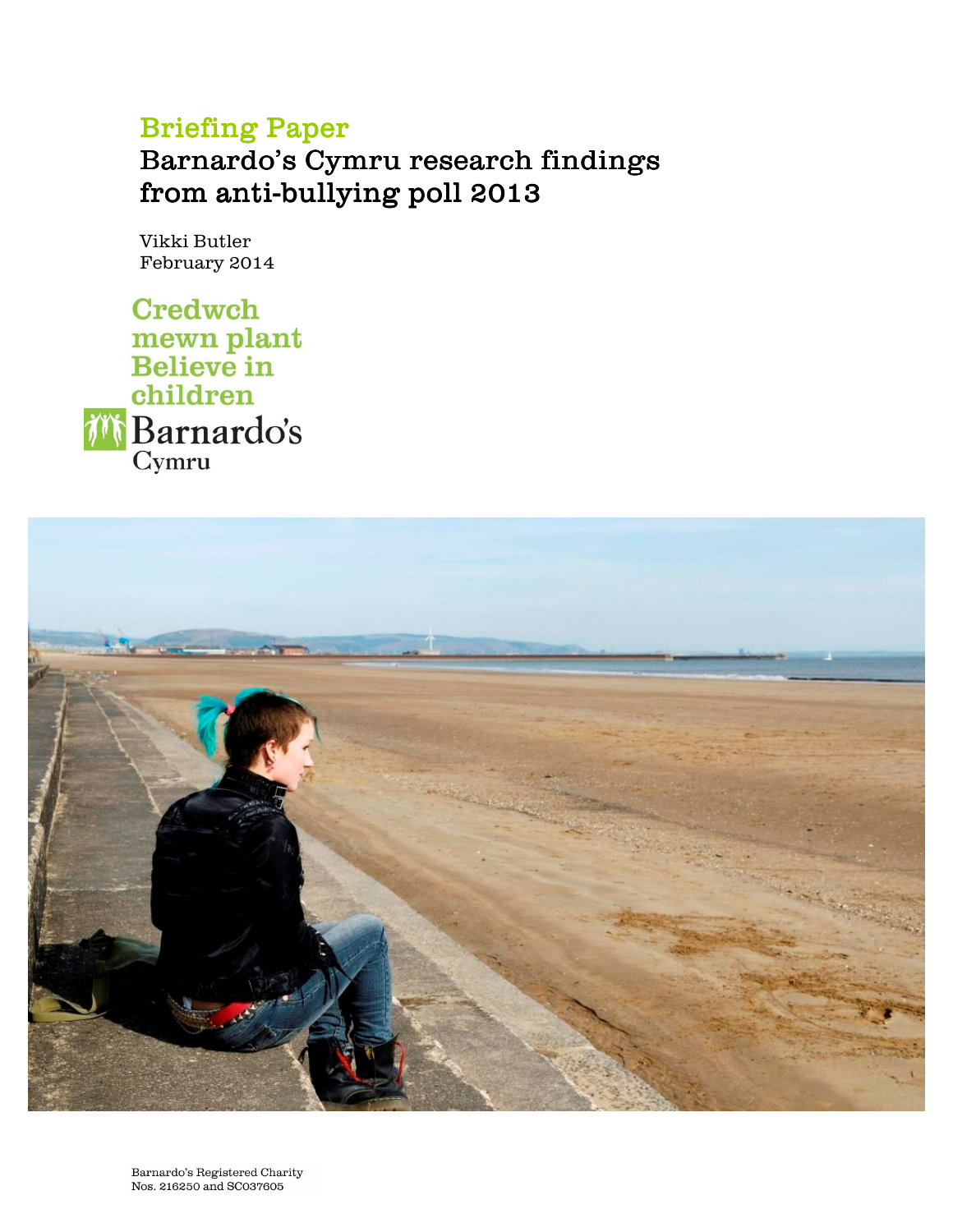## **Acknowledgements**

We would like to thank all of the children and young people who completed the poll and shared their opinions with us. We are grateful to Barnardo's Cymru colleagues in children's service and partner organisations from the statutory, voluntary and private sectors who shared the poll with their services users - without this cross organisational support we would not have reached such a varied audience in all regions of Wales. Lastly thanks to Elaine Speyer, within Barnardo's Cymru Policy and Research Unit, for undertaking the technological design and compilation of field work for this poll.

### Background research context of the poll

A survey monkey poll, along with printable PDF versions, were sent to private, statutory and third sector organisations working with children and young people across Wales. Responses came from a wide variety of organis ations including charities, support groups, schools, statutory youth services and anony mous individuals.

The poll consisted of three, straightforward language, yes / no questions regarding whether the respondent had witnessed bullying on grounds of race or culture, sexual orientation or disability. The poll then invited respondents to make further comments or give ideas about what the Welsh Government should be doing to prevent bullying. 46% of respondents chose to give further comments after answering the tick box questions.

## Demographics of the respondents

644 children and young people completed our poll and we received another 11 responses from parents. This report only details children and young people's responses.

One fifth of responses were completed in Welsh and whilst we do not have data to undertake a full region comparison, responses came from all regions of Wales.

Almost three quarters (74%) of responses were from young people aged between 11 and 16 with the full age range being  $6$  to 23 years old. There were no discernable differences in replies based upon age, except that child ren under 12 years old were more likely to answer 'I don't know' to seeing homophobic bullying than older children.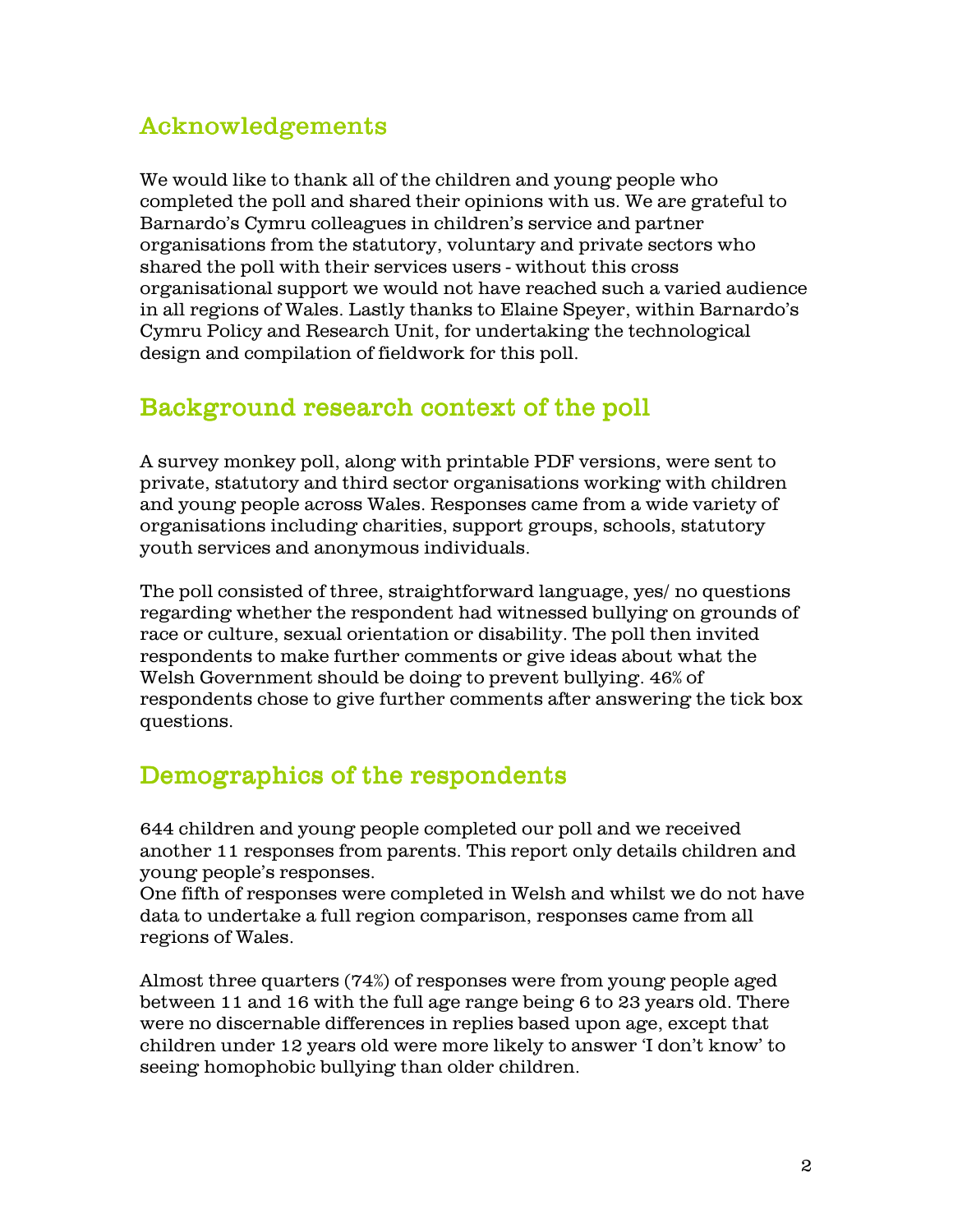## Reported prevalence of identity related bullying

O ver half of children who responded reported seeing bullying on grounds of identities protected within the Single Equalities Act 2010. 58% of respondents had witnessed bullying due to disability, 58% had witnessed bullying due to homophobia and 51% had witnessed bullying due to race or cultural heritage. Children and young people reported witnessing bullying in both school and community settings.

We received personal examples and stories of how children and young people with these 3 protected status' are bullied. There were significant variations between local authority areas regarding the level of bullying faced by children and young people with the different identities. The quotes below detail the varying forms that bullying can take-from verbal abuse masked as jokes or comments to physical abuse:

'People in my area get bullied for having a disability.'

'There is a lot of gay comments and racist comments.'

'There is lots of gay jokes. Not so much racist but just gay jokes.'

'It really needs to be sorted out because I hear a lot of inappropriate language towards people with additional requirements and it really upsets me to hear them saying these things.'

'A person in my school is getting bullied by people in his P.E. class and he is getting shoes thrown at him, just because he is bisexual.'

'I know someone in my school year who gets bullied by other students for his sexuality.'

'I seen somebody make racist remarks.'

'It's not quite bullying, more like generally ignoring or being rude to people who's origins they don't agree with.'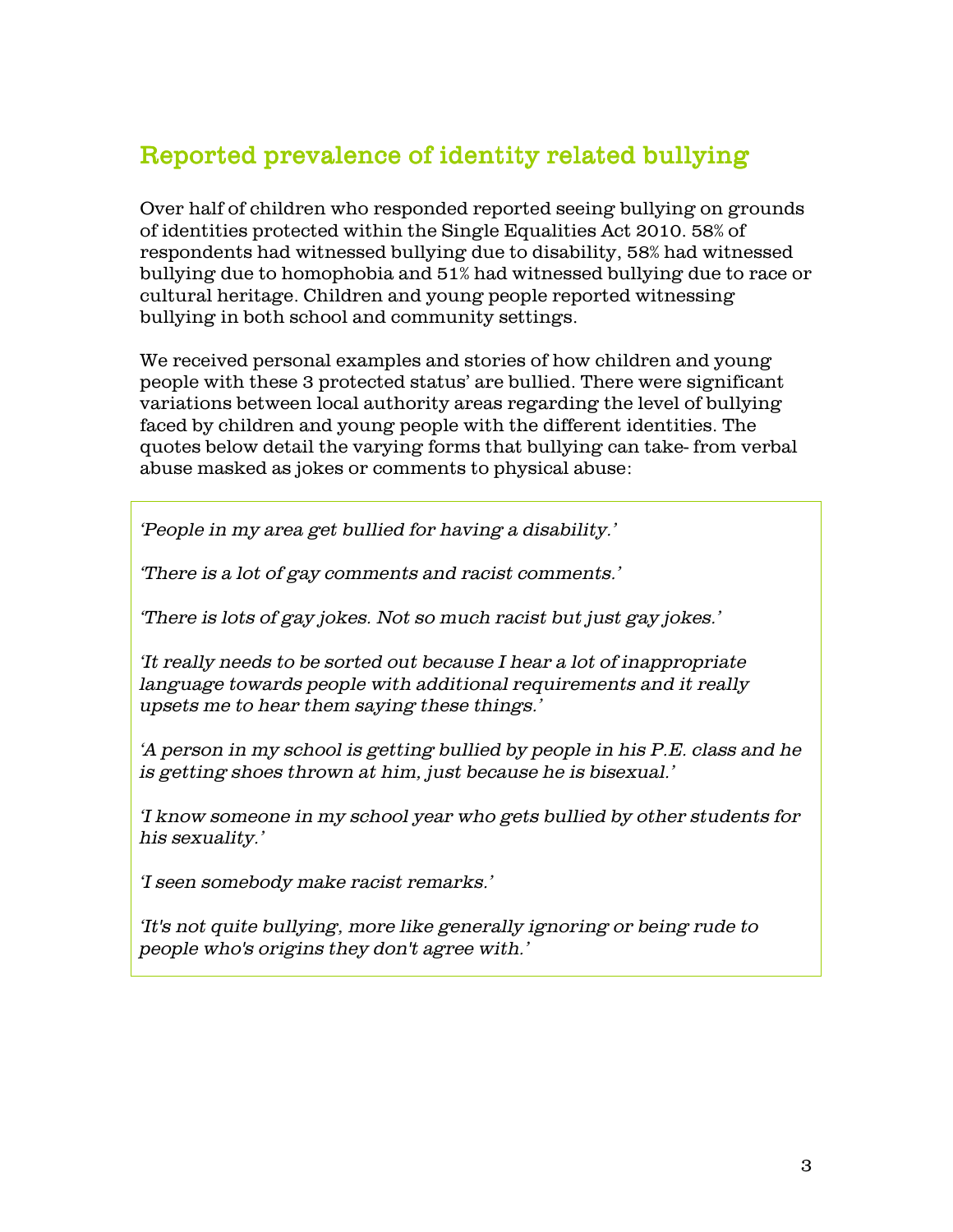## Children call on the Welsh Government to take a lead in anti-bullying practice

84% of all respondents felt the Welsh Government should be doing more to stop bullying. There were 3 reasons cited for this:

1. Children and young people felt that the Welsh Government should lead anti bullying work rather than leave it to local authority or school level decisions because there should be nation-wide action on anti bullying practice. They felt that Government should use its power to implement national programmes or initiatives in both school and community settings that have accompanying standards and monitoring. This call for the Government to take a lead is linked to the children and young people's main priority-the need for Government to improve current anti bullying practice.

'They should have a Wales wide anti bullying scheme'

'If the Government were making schools stick to their anti-bullying policy and use it more consistently, and making them be more proactive about stopping bullying then less bullies would be prepared to bully and the a mount of young people who are bullied would decrease.'

'Every school should have to reach a certain anti-bullying standard.'

2. Bullying has an effect on children and young people's mental health, which should be a governmental concern. Children and young people said bullying can lead to suicide, self harm, eating disorders and poor mental health, as well as undermining people's self confidence and esteem.

'I think that the government should do something because bullying can lead to death or suicide.'

'It is causing people to have bad thoughts about severely injuring themselves'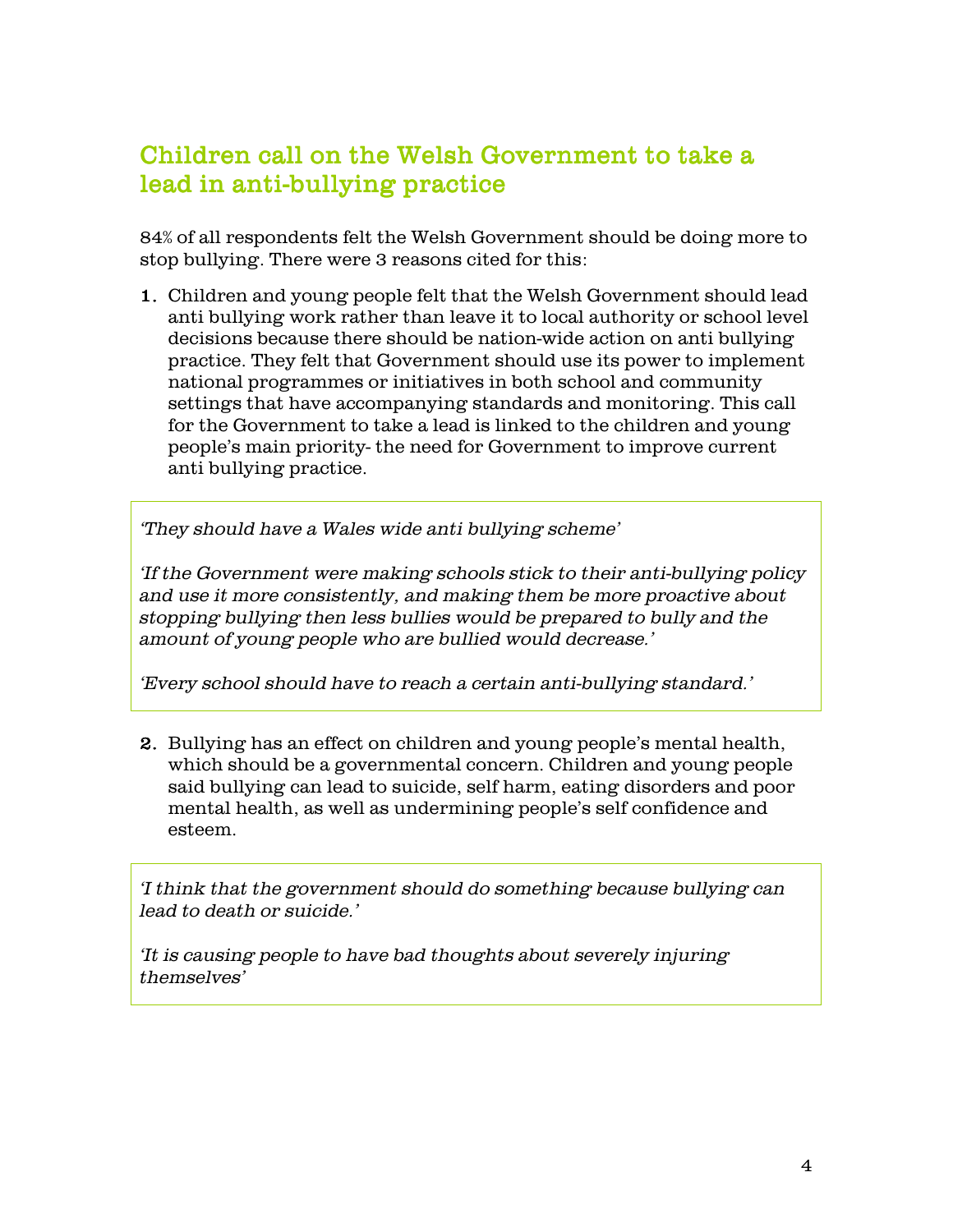**3.** Bullying impacts upon a child's ability to focus upon school work and affects educational attainment. It was felt that these are issues that the Welsh Government are talking about and therefore dealing with bullying is not just solvable by individual teachers or schools.

'It's effecting school work'

'I missed out on a valuable school year due to severe bullying, my school took so long to move me and the bullying was continued until moved'

## Children and young people feel resigned to the lack of action to stop bullying

13% of respondents felt that they did not know what the Government could do to stop bullying. Despondency regarding the lack of action to tackle bullying received the third highest number of comments from respondents (joint with community safety, detailed below). Many children and young people felt despondent towards adults' ability to tackle bullying, believing it is endemic, a fact of life and not of concern to adults.

'It is really, really common. It's common because it's not challenged'

'The Government can't do much as everyone is being bullied or is bullying in some way.'

'I see it a lot of time in college and school and my friends are bullying everyone and I get bullied all the time.'

'Bullying is everywhere'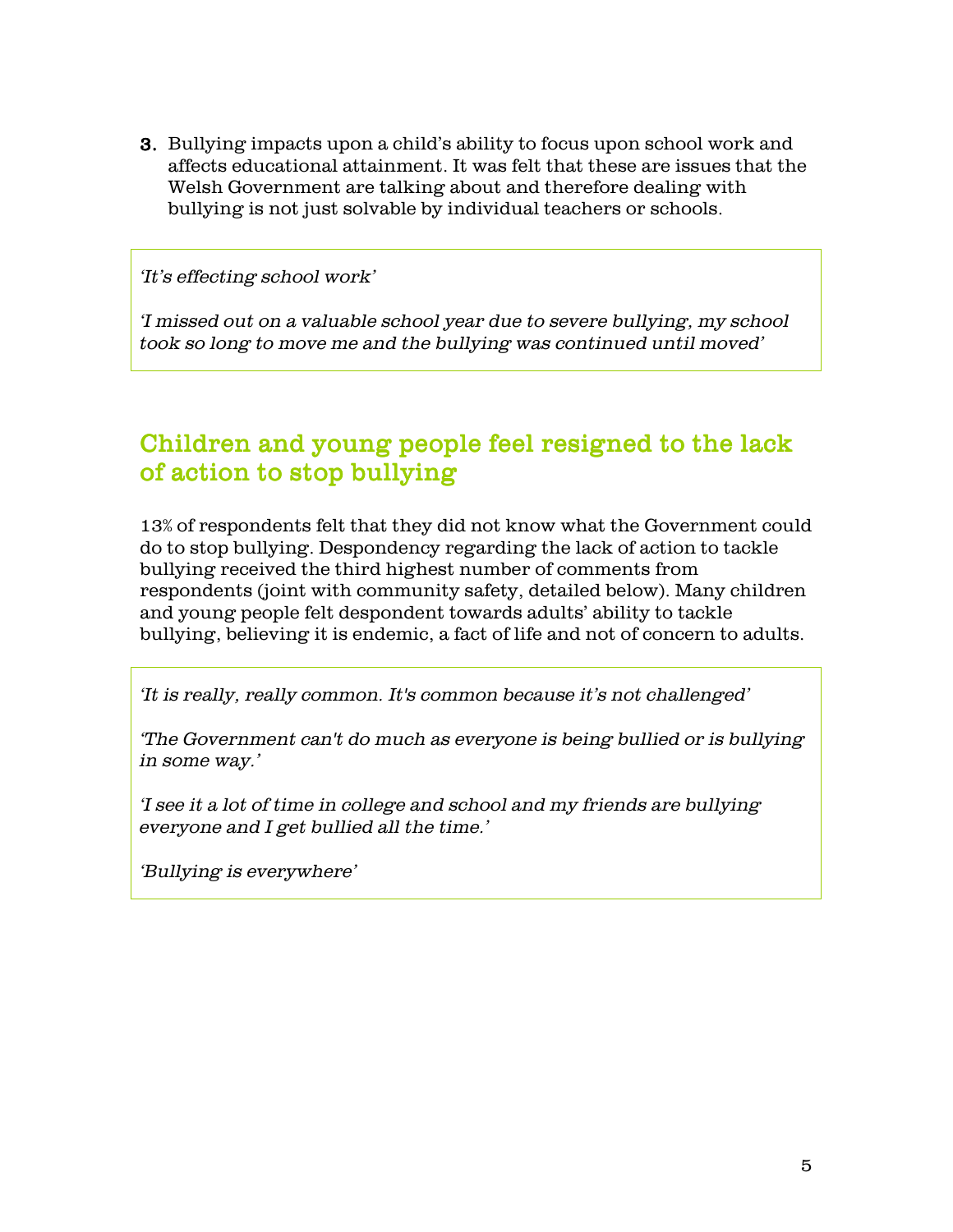## There needs to be clear support and sanctions for people displaying bullying behaviour

This was the second priority for respondents. Many children and young people are evidently angry and frustrated at the level of bullying they see around them and feel that there is no consistent approach to stopping bullying. Some felt it should become a criminal justice issue and that this is the level of seriousness it is given if it occurs between adults. Generally the call was for punishment or sanctions. These were not revengeful but suggestive of a lack of effective current practice that made many children and young people feel that some negative behaviours were not tackled or dealt with, which can lead to either despondency or resentfulness.

'I was beat up in my school yard by 12 children and because there was no teacher to see it they got away with just a warning.'

Preventing bullying organisations work with those who display bullying behaviours and know that they need support and clear sanctions rather than a punishment approach. However, among the public, parents and children and young people, offering support to people to address their own bullying behaviours is a particularly difficult subject, and it is made more difficult to accept if children and young people's current experiences are that there is little support or concern for those who are bullied. Within such a climate, it is not surprising that punishments are called for rather than support.

'There should be a punishment for bullying so that people will start to realise the seriousness of it.'

'There should be a more serious punishment then just getting told off because it is often the same people doing it again and again because they think they can get away with it.'

'The Government should arrest people or sanction people who bully. Make it illegal'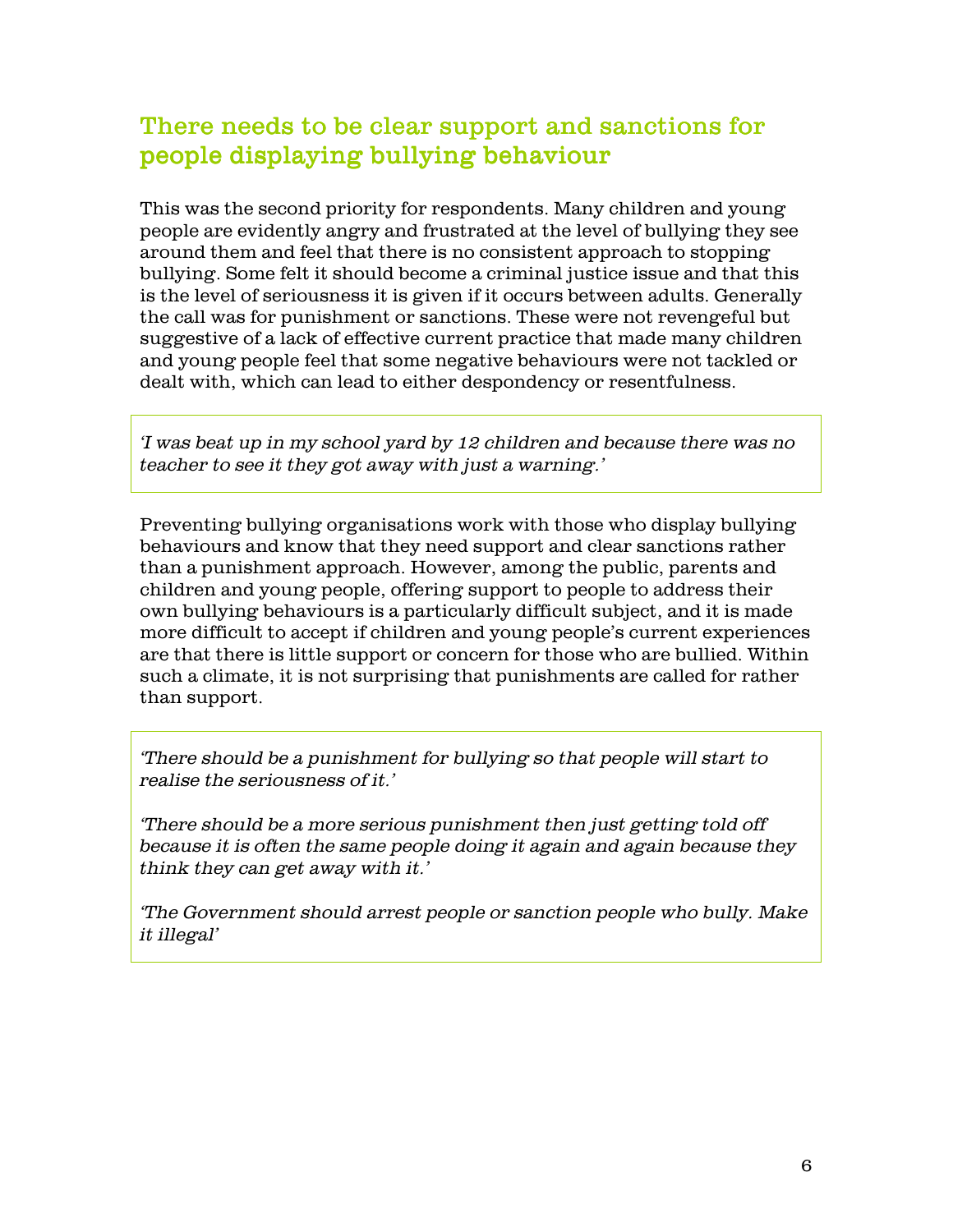## Findings regarding current practice in schools

Generally children and young people felt that initiatives were too piecemeal to be effective, that anti bullying policies are not followed up with implementation and that anti bullying work is a low priority at Government and school level. Improving current practice was the highest concern amongst respondents. From the responses we received we id entified the following five themes:

#### Problems with reporting mechanisms in schools

The quotes below high light how often current reporting mechanisms of bullying are not effective. Firstly, respondents felt that bullying is ignored or that children that try to report it are not listened to:

'I think they need to put more pressure on schools to stick to their antibullying policy when bullying is reported because a lot of schools disregard it as 'kids being kids' and they don't do anything to stop it.'

'Either when you tell a teacher they do nothing or they tell the bully off but nothing changes so if it happens again that pupil won't bother telling  $the teacher.$ '

'T eachers should take children and accusations more seriously and not just say 'ignore it'.'

'S chool teachers don't do nearly enough to stop bullying.'

Secondly, respondents felt that pupils cannot approach teachers to report bullying and that schools should have better systems to reach out to pupils so they feel enabled to report bullying, in the knowledge that they will be listened to:

'Pupils in schools that are bullied feel like they cannot approach teachers'

'I think that school should reach out to help students feel more like they have people to talk to.'

Lastly, some respondents felt that a failure to take action on bullying once it had been reported should result in sanctions for the teachers involved.

'All bullying must be reported, failure should result on disciplinary procedures of teaching staff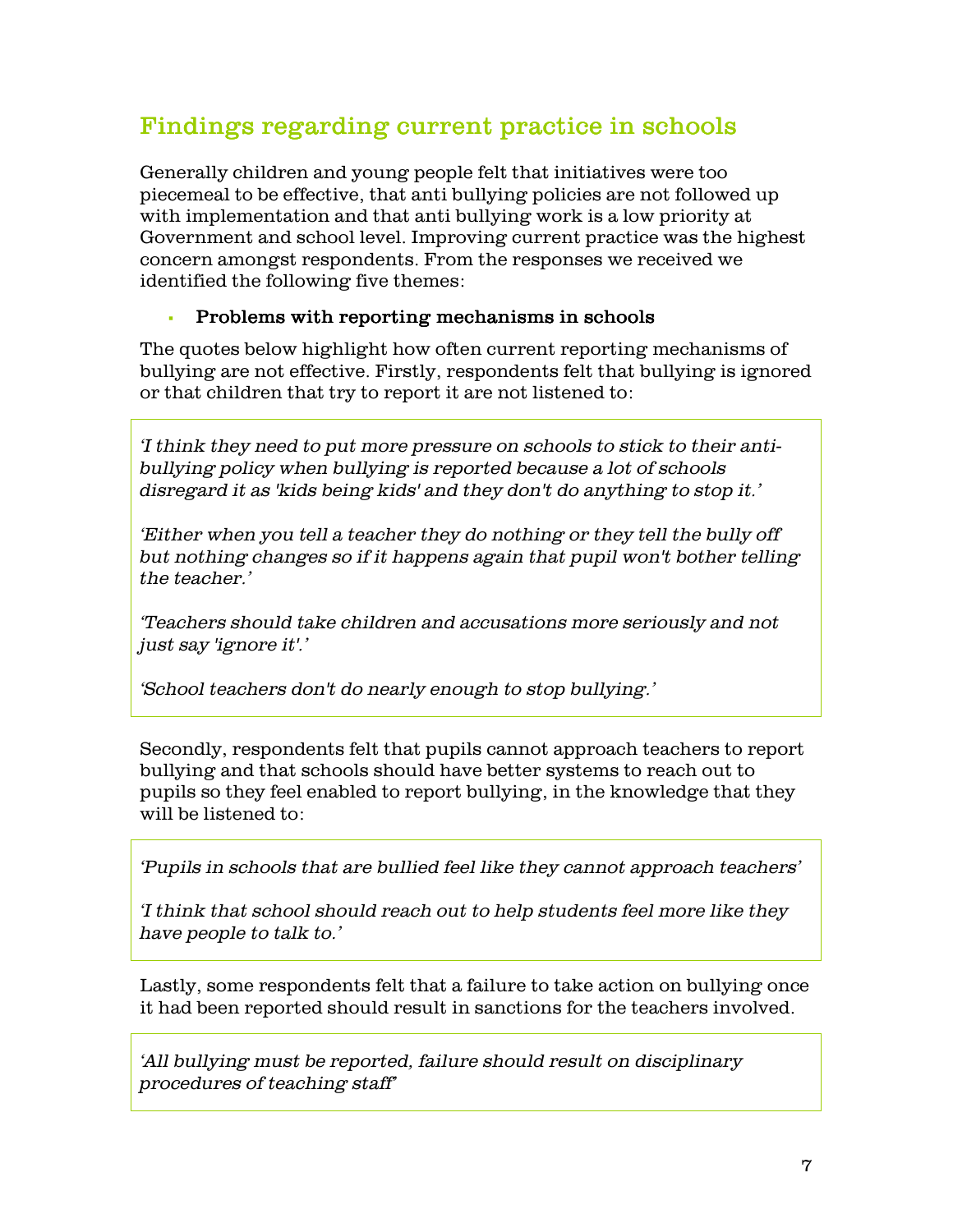#### • Lack of implementation of anti bullying policies

There were high levels of criticism regarding anti bullying policies. Problems were reported to be with the lack of enforcement, a lack of strategy and a lack of relating policies to initiatives and systems.

'There is no consistency in bullying policies in schools.'

'Rubbish anti bullying policies in school.'

'S chools need to have stricter anti bullying policies.'

'Standardise anti bullying policies in schools.'

'The bullying policy is not enforced.'

#### • Lack of "whole school" approach

Most respondents who commented on the lack of effective current practice spoke about how there is a piecemeal approach to anti bullying in s chools and therefore no clear strategy that links equality education, "whole school" ethos and anti bullying initiatives. Pupils were not saying that there were not some support systems in place, but that they do not work well and are too piecemeal to be effective.

'They need to spend more money on improving things to stop bullying. My s chool was doing little about bullying'

'In X there is a lack of anti bullying facilities in the school.'

If feel as though there are not enough anti-bullying schemes in place and if they are they are not thought through well enough to stop bullying'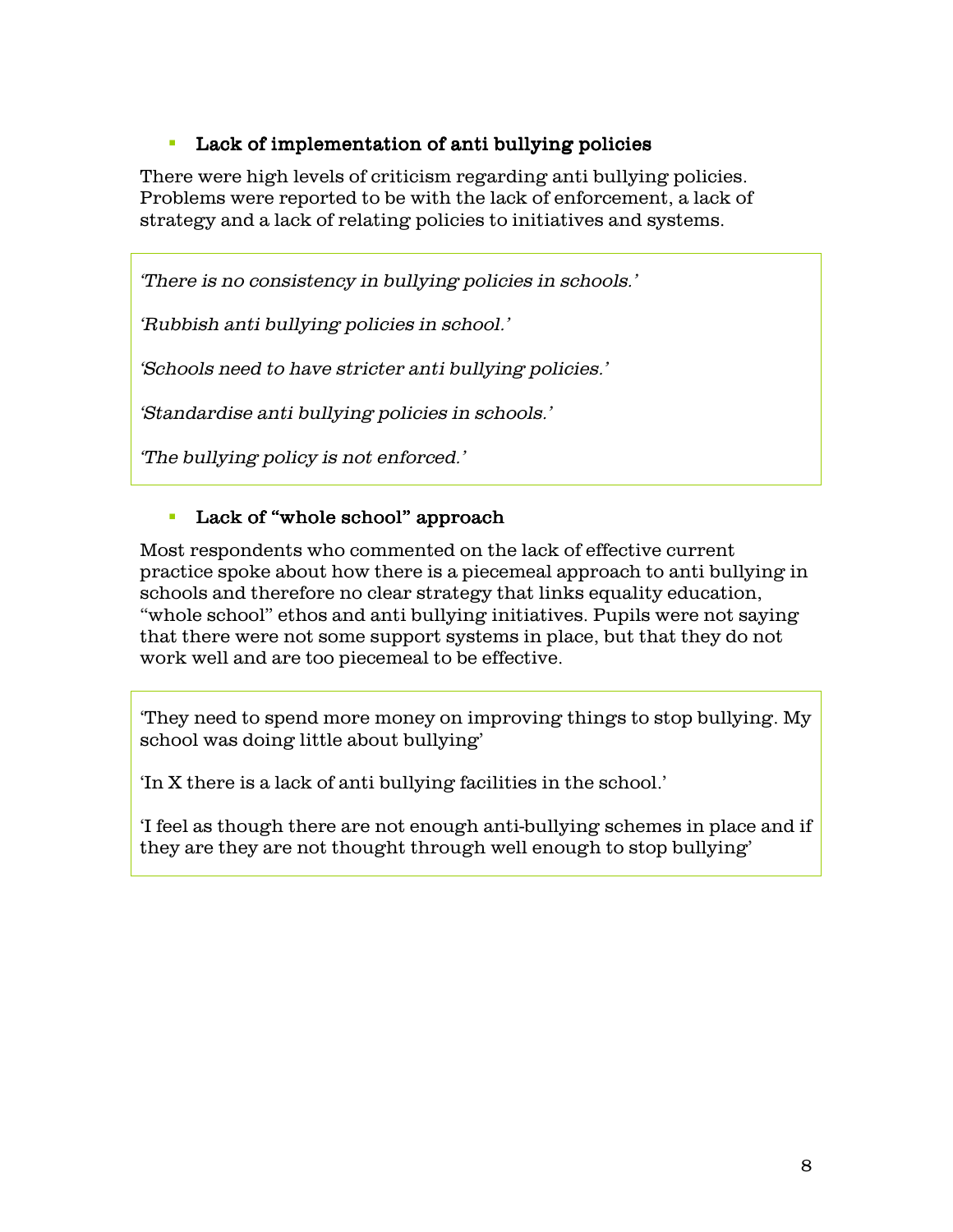Children and young people suggested implementing different initiatives and stated their schools did different things. This suggests that whilst some schools are implementing some anti bullying preventative measures there is a piecemeal approach that is not implemented on a whole school basis. It also suggests that good practice may not be currently replicated across schools or areas. Suggestions that children and young people had for reducing bullying included:

'They should offer counselling for all people. To put posters around the school for counselling'

'Self-esteem courses'

'Provide support workers in schools who will listen at any time about anything.'

'There needs to be more help than there is at the moment. More teachers around at break and lunch times in school'

'Need to look into rolling out more buddy systems so the bullied young people have someone to talk to and feel like they're being heard and  $listened$  too.'

'Look further behind the reasons behind why those children are bullying other children.'

#### • The need for teacher training

There was not a negative attitude towards teachers. However, it was felt that teachers and senior school staff were not equipped to notice bullying nor know how to tackle it and there was a focus upon individual teachers having to solve the issues of bullying with no whole school approach.

'Teachers should be given proper training to deal with bullying.'

'Make the teachers better with dealing with it'

'I think teachers should be more aware to look out for bullying within schools.'

'Teachers and individuals in senior positions in the school don't take it seriously enough, or do not chase it up if bullying has been going on.'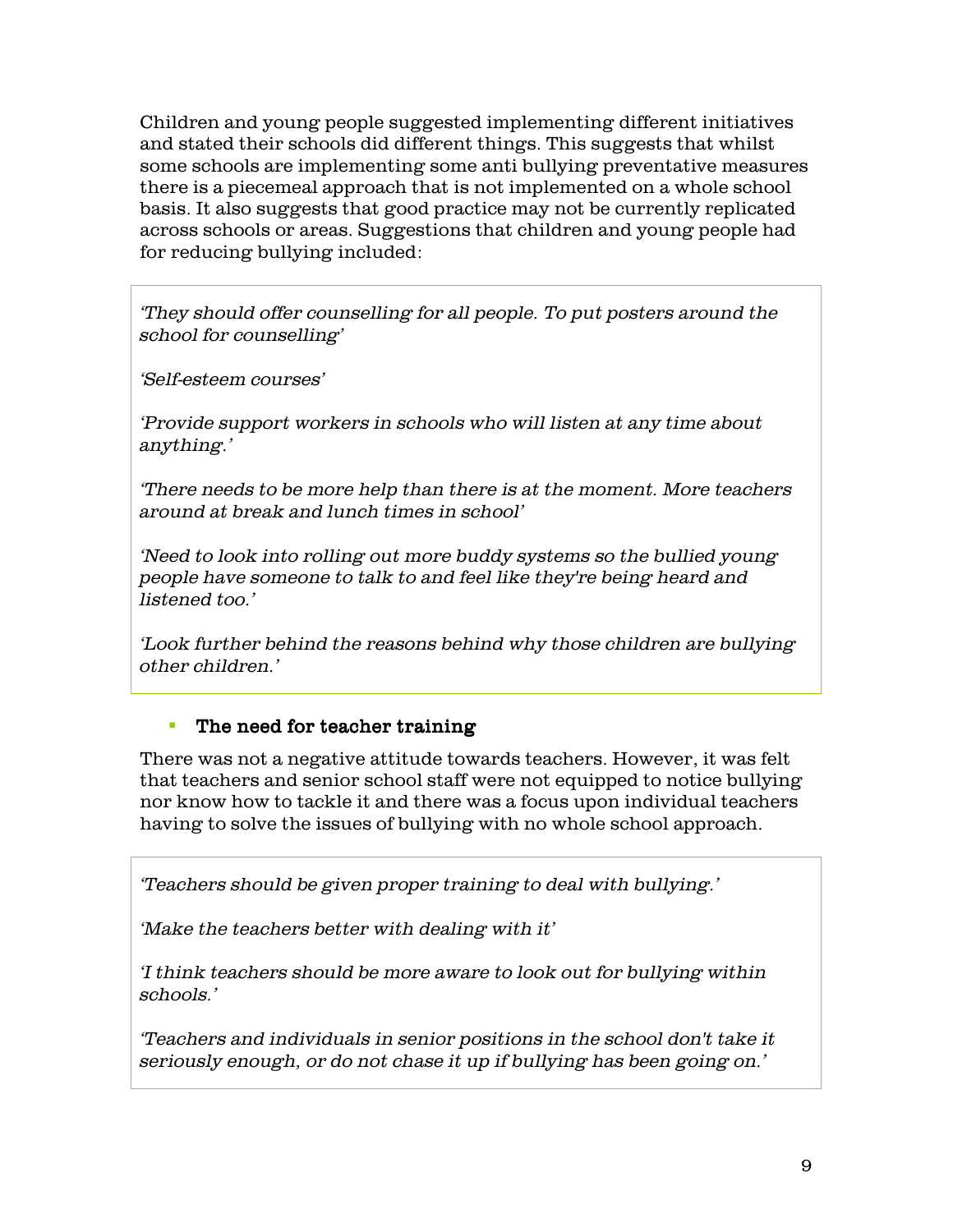#### The need to improve equalities education in schools

There were a number of calls for Government initiated work in schools regarding equality education and bullying prevention:

'Maybe more work is needed to help people who are bullied. As even if someone isn't bullied they are still judged if they are homosexual, have a disability, race or skin colour etc.'

Pupils felt that anti bullying work in schools needs to be more consistent and include ongoing education about tolerance, positive behaviour and equality. The issue for most was that although some work is undertaken, it is not pivotal to their school's delivery or ethos and does not constitute a programme of learning about equality and respect.

'Also they could have lessons in school to raise awareness of the importance and seriousness of these matters and issues in our area.'

'People need to be taught about equality so that people will be more accepting and respectful.'

'They could make anti bullying campaigns more known and where to find them.'

'More education is needed at primary schools'

'You should raise awareness of homophobic language and that it is just as wrong as racism or sexism'

'Host assemblies and social groups to create a better awareness of different disabilities, culture and homophobia.'

'I think people need to be told that the language they are using is in appropriate and dis respectful.'

'I think they should raise awareness about gay/bisexual/pansexual because a lot of these things happen because people don't understand.'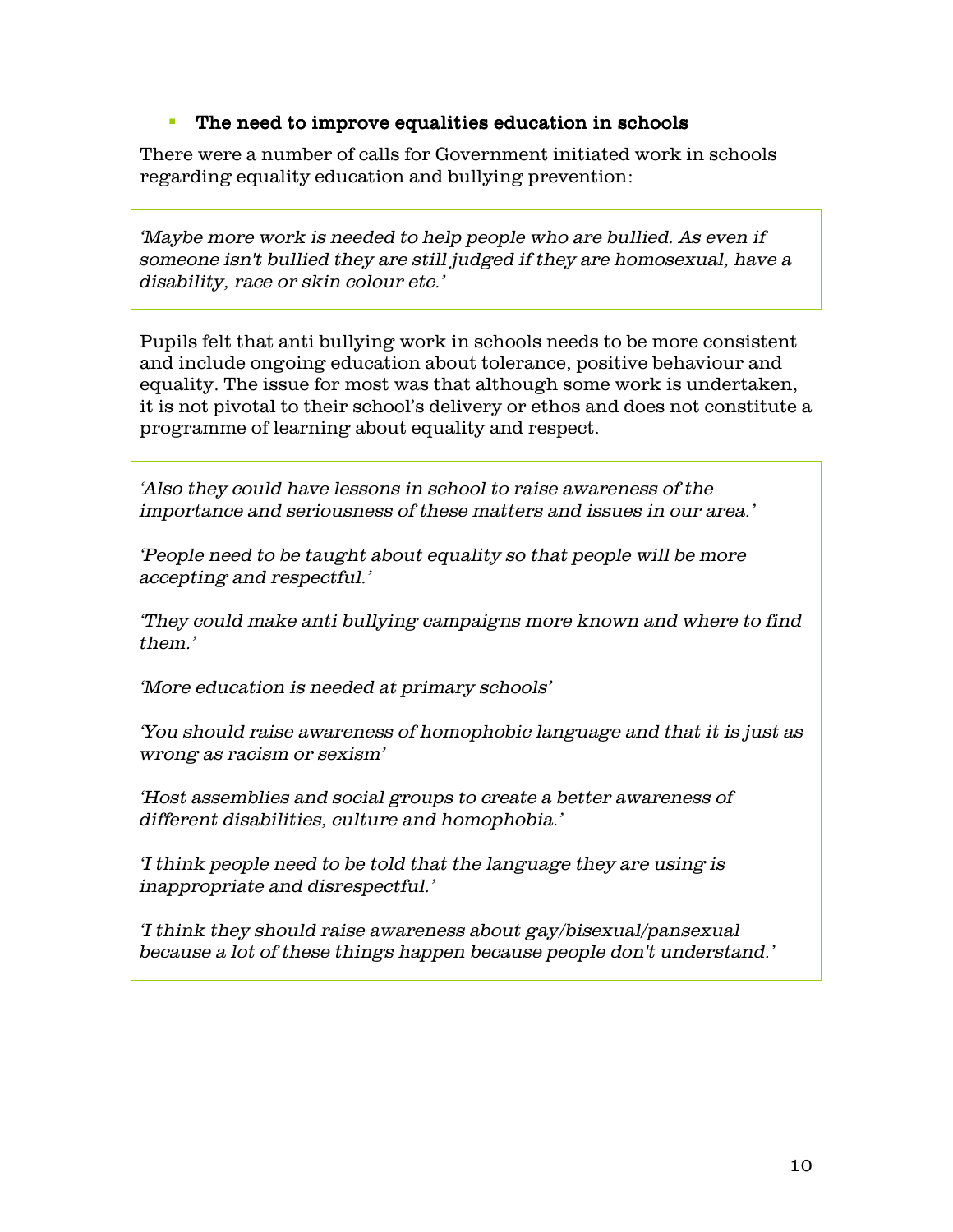# Findings regarding bullying outside of school

#### The need to support diversity in community settings

There was a feeling that there needs to be more support groups for LGBT and disabled children and young people. It was also felt that bullying would be reduced if youth settings, outside of schools, had equality aw areness education and anti bullying training. Generally, this call focused upon the lack of support for children and young people coping with bullying outside of school settings and that there is no central place for them to get information and concrete help.

'Make more accessible LGBT support groups for young people.'

'S top bullying to sexualities. They should find out how people get bullied and encourage that there is nothing wrong with gays/lesbians. It is all quite immature.'

'Provide more support online on websites etc.'

'Helplines for victims'

#### Bullying and community safety

Linking bullying to the community safety agenda received the third high est number of comments (joint with feelings of despondency). Children and young people felt that whilst bullying in school is not ad equately d ealt with, there is no focus upon bullying that occurs outside of school and there is little education regarding bullying and equality outside of school:

'The government should focus more on the bullying that happens outside of school'

'Provide more places in the local village for support'

'More people to help and support out side of school'

'Not enough support if bullying happens in the community.'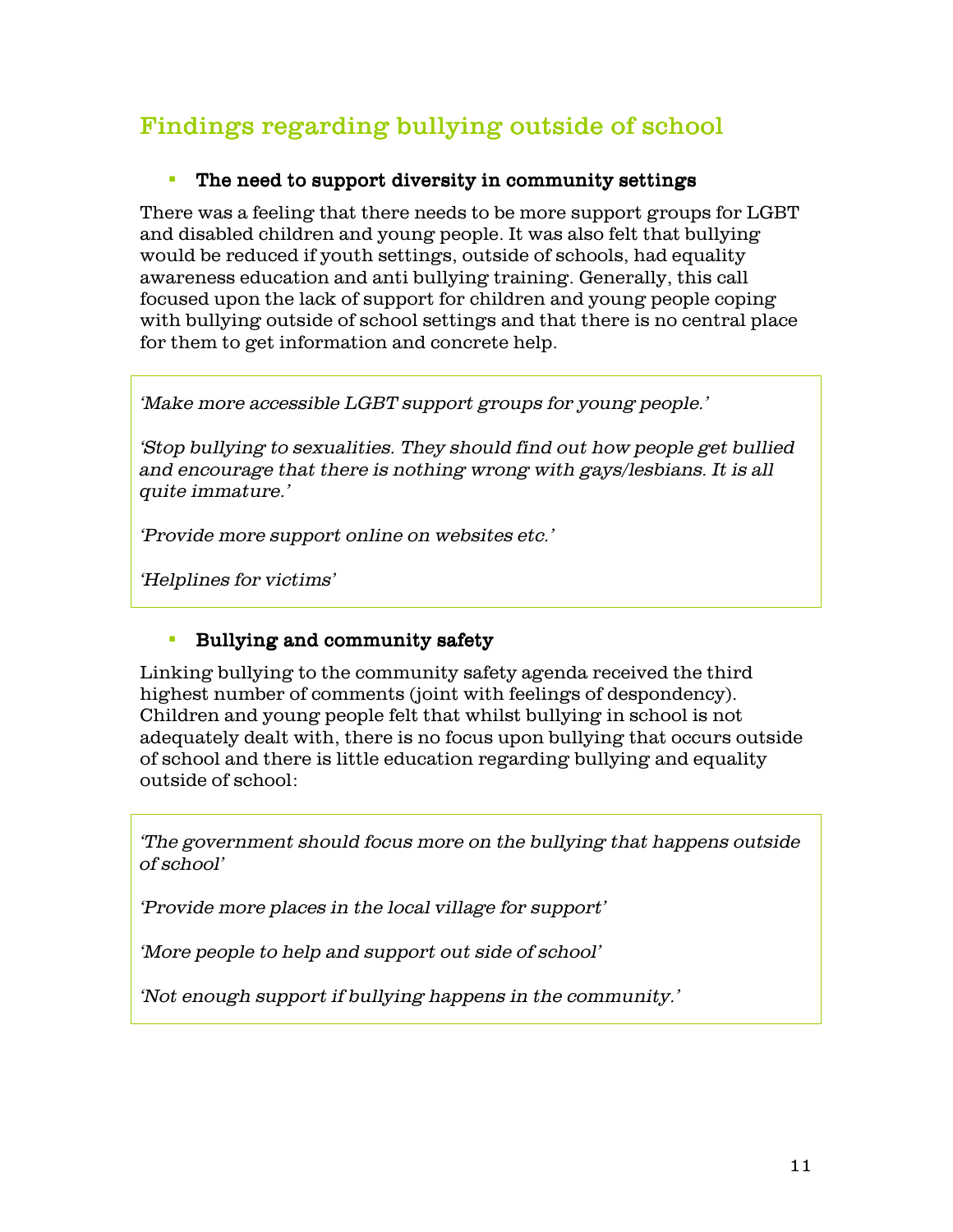It was also felt that bullying in neighbourhoods should be dealt with by community support police, which would put it in the category of community safety (in line with the hate crime framework and as currently applied to adults).

'There's people in groups going around areas beating people up'

'The Government could do more to stop groups and gangs of local people from the same area from bullying local individuals and stop violence and  $th$  reats'

Barnardo's Cymru would not be advocating for the criminalisation of young people on this issue. However, we would urge that initiatives within the Welsh Government's 'Tackling Hate Crime and incidences: a fram ework for Action', such as public education and community reporting centres are applied to children and young people as much as adults. There is also scope for preventing bullying to be incorporated onto community s afety agend as such as PACT (Partners hips and Communities Together).

#### The Need to raise public awareness of bullying

The consensus was that there is not enough direct information about bullying for children and young people, with different organisations offering different things in different parts of the country. Respondents also pointed out that there is no information for the public or parents about the issues of bullying. Respondents felt there should be public aw areness of equality issues as they affect children and young people, and information available to the public regarding what action they can take to support targets of bullying and stop bullying.

'Make people more aware of different races and religions'

'I think the Government should be doing more to raise awareness of LGBT issues'

'Encourage that there is nothing wrong with gays and lesbians'

'The best way forward is for funding to be provided to train people in presentation skills so that they can go into society and share their stories as part of a greater education system. We should educate others about how bullying actually affects people, to show bullies the results of their actions, and to challenge them head on.'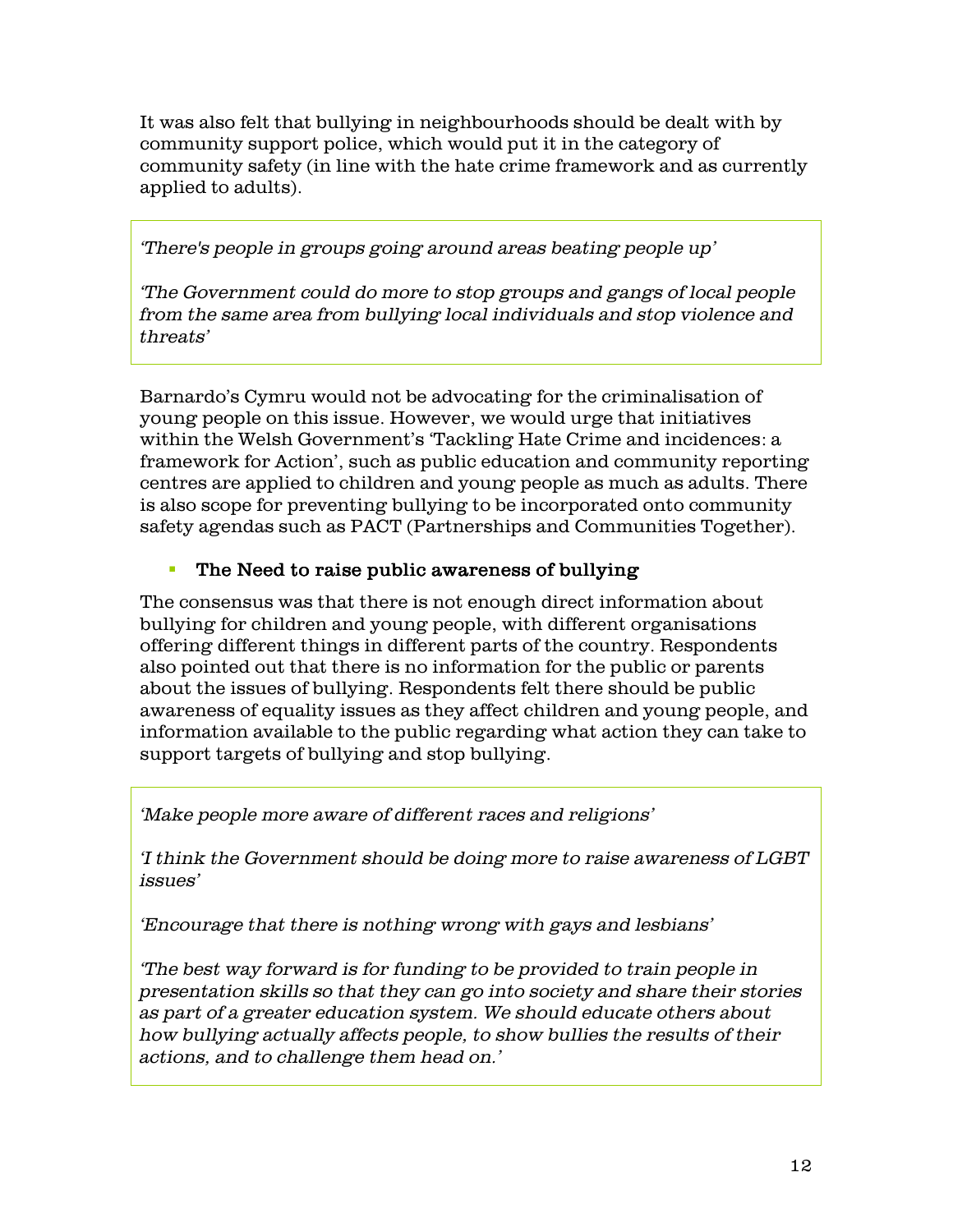#### • Cyber bullying

There was a high level of awareness and concern regarding cyber bullying, and respondents felt it is an escalating problem. Respondents referred to cyber bullying as bullying that occurs outside of school, although with current phone technology it can occur within and beyond the school gate. They felt that the Government could be more proactive towards cyber bullying and take action to force web site companies to be more responsible, as well as provide practical information to children and young people about how to reduce the cyber bullying they are exposed to. This was seen as a Government responsibility that should not be left to individual teacher knowledge or action at a school level.

'I think the Government should do more to prevent cyber bullying.'

'Provide more support for people being cyber-bullied and look at younger ages as well, not just teenagers.'

Many respondents called for the Government to close websites like ask.fm and require much better security and blocking systems of social network sites.

'Try to close down dangerous websites that could potentially spread rumours and cause arguments with saying it face to face. E.g. ask.fm'

'They should ban some websites that are dangerous'

'More security on web and social networks'

'Have better blocking systems on social networks'